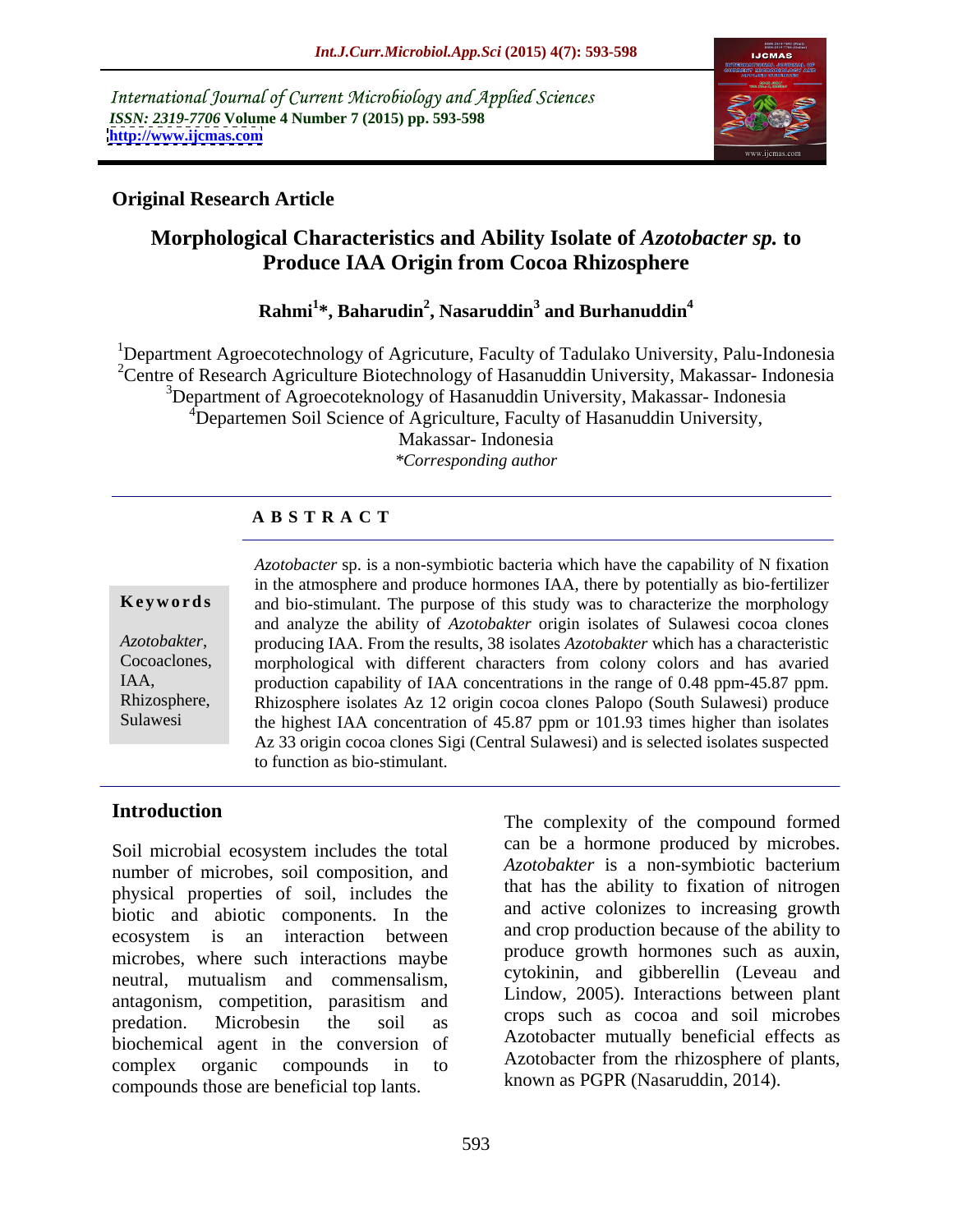important physiological processes include supports the growth of cocoa plants in soils (microscopic), form colonies, colony color, with the poor nutrient and very interesting to<br>
to standard procedures.<br>
to standard procedures. be researched. to standard procedures.

The purpose of this research was to isolate, **Production of IAA** characterize and analyze the capability of isolates as a bio-stimulant function to

Azotobakter bacterial isolates originating was taken at 4 points and rhizosphere soil samples taken at a distance of 8 cm from the conditions. base of the roots at a depth of 5-10 cm.

# **Isolation and characterization of bacteria**

Isolation of bacteria was done using serial dilution method. Soil samples were weighed <br>Azotobacter bacteria isolation results as much as 2 g and resuspended into 10 ml of obtained 38 isolates with varying<br>sterile water, then dilution was carried out morphological characters (Table 1). Early from  $10^{-1}$  to  $10^{-6}$ . 0.1 ml of the suspension of each dilution was cultured on selective

Indole acetic acid (IAA) is the main auxin selective media indicated as a colony isolate hormone in the plant that control various of of *Azotobacter sp*. Visually after 24 hours of the division and growth of cells, characteristic wet and turned into a dark<br>differentiation of tissue, and response to brown after 3–5 days. Morphological light and gravity (Salisbury and Ross,1992). characterization was observed on the growth<br>The role of rhizo-bacteria produce the IAA of colonies, form colonies of cells incubation white colonies will reveal characteristic wet and turned into a dark brown after 3–5 days. Morphological characterization was observed on the growth of colonies, form colonies of cells (microscopic), form colonies, colony color, catalase test and Gram reaction by reference

### **Production of IAA**

rhizosphere azotobakter isolate origin from Azotobacter is capable of producing IAA in Sulawesi cocoa clones to produce IAA were test use Triptic Soy Broth (TSB) media 50% grown in various environments. Results of (half-strength) were added with 200 ppm of this study are expected to be found of L-tryptophan as a precursor. IAA production increase the availability of nutrients and spectophotometric according Gravel *et al.* boost the physiological activity and (2007). One milliliter of sample results productivity of the cocoa plant. centrifuged supernatant for 10 minutes at **Materials and Methods** reagent Salkowski (Gordon and Weber, **Source of isolates** and then the absorbance was measured with from Sulawesi cocoa production centers are: Azotobacter isolates tested were able to Palopo district and Pinrang (South produce IAA. Concentration levels produced Sulawesi), Polman district and Mamuju by Azotobacter isolates calculated based on (West Sulawesi), and Donggala and Sigi the standard curve (Kesaulya *et al.*, 2015). Biromaru (Central Sulawesi). Each location The standard used was pure IAA solution is quantitatively based methods 8,000 rpm, then added 2 ml of solution of 1951), incubated in the dark for 30 minutes a spectrophotometer at a wavelength of 530 nm. Pink color change indicates that measured in the same circumstances and conditions.

### **Results and Discussion**

### **Azotobacter Isolation and characterization of bacteria Azotobacter**

sterile water, then dilution was carried out morphological characters (Table 1). Early -6 . 0.1 ml of the suspension of stage, all isolates were observed with each dilution was cultured on selective macroscopic characterization of bacteria. media for 24 hours. Colonies that grew on The main characteristics of the genus Azotobacter bacteria isolation results obtained 38 isolates with varying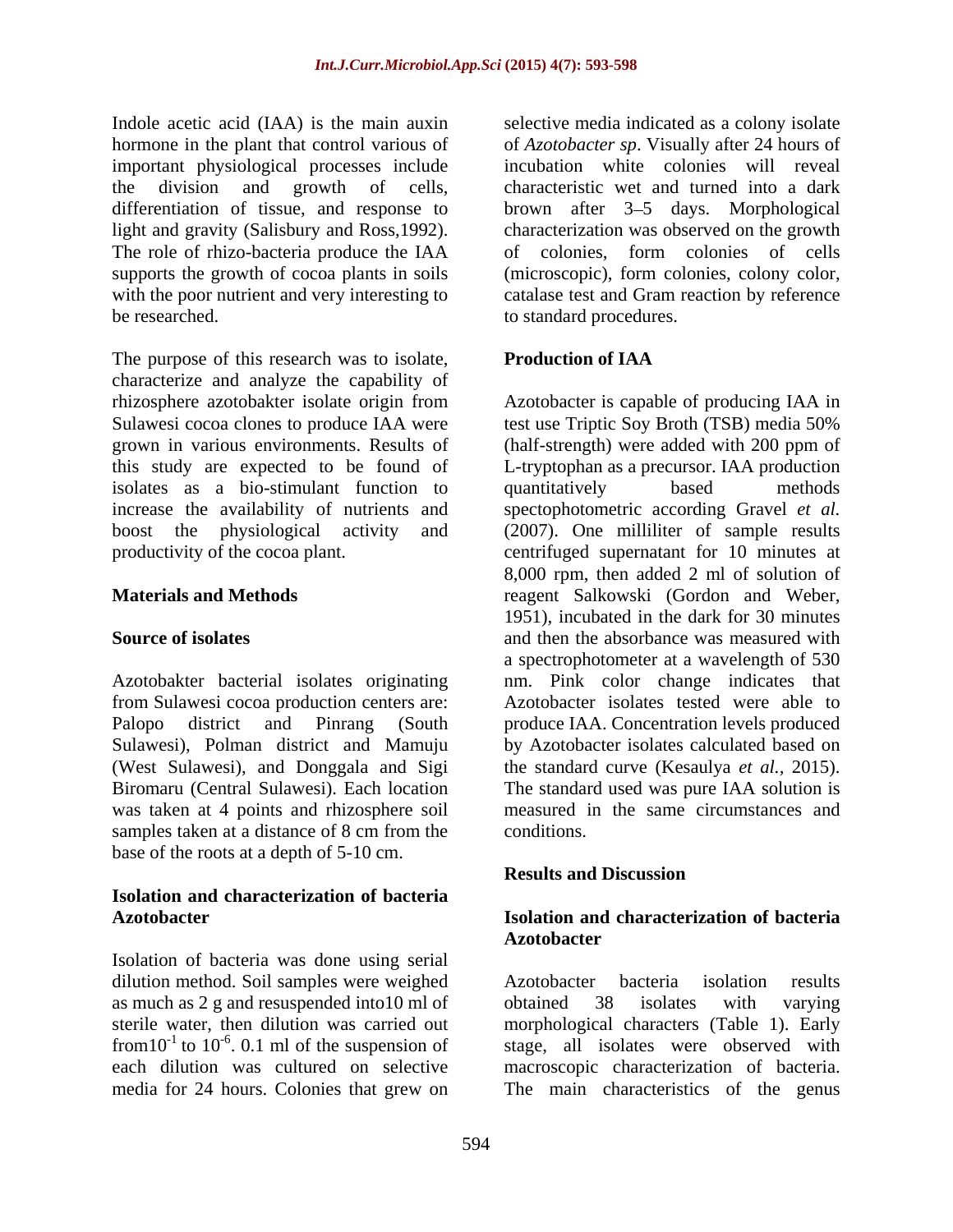negative, catalase positive and form cysts

1.5–2.0 km, not forming endospores but cyst. Move with flagella, are aerobic and chemo found in soil and water. Certain species can isolates Az 33. be associated with the roots of plants (Holt, *et al.,* 1999). Shape colony isolates obtained varied colonies such as wavy edges, parted, while the rounded shape and stem cells. The

All Azotobacter isolates tested were able to produce the IAA with different Spaepen *et al.* (2007) says that the IAA concentration levels. Azotobacter isolates stripe synthesis in bacteria through the ability to produce IAA marked with a color indole-3-acetamide (IAM). First tryptophan change to pink. This color change occurs is converted to IAM by the enzyme when reacted with Salkowsky solution that tryptophan-2-monooxygenase (IaaM), caused the interaction between IAA encoded by the gene IaaM. The second step produced by Azotobacter with Fe which forms a complex compound  $[Fe<sub>2</sub> (OH)<sub>2</sub>]$ (IA)4]. The interaction occurs in acidic conditions (Kovacs *et al.,* 2009). According The diversity of production capabilities IAA to Kovacs *et al.* (2009) reaction formed by Azotobacter isolates characterized by the there are two kinds of complex reactions and degree of concentration produced and redox reactions. The color pink is influenced also by the ability of the increasingly concentrated showed that IAA content generated by higher bacteria. Azotobacter, where each different bacteria

Azotobacter is shaped cells cocoid, oxidase Results of testing against 38 isolates of (Figure 1), which serves to protect against range of 0.48 to 45.87 ppm (Table 2). Az 12 extreme environmental conditions, such as isolates origin cocoa clones Palopo (South drought, ultraviolet light and ionizing Sulawesi) has a production capability IAA radiation (Madigan *et al.,* 1997). highest with 45.87 ppm concentration or *Azotobacter* is a cocci bacterium with sized concentration of 0.45 ppm achieved by Az organotroph, using glucose, alcohol, salt of cocoa clones Sigi (Central Sulawesi) which organic material to grow, catalase positive. is capable of producing IAA with 31.59 ppm The optimum pH at 7-7.5 and commonly concentration or 65.81 times higher than Azotobacter were found the concentration 101.93 times higher than the lowest 33 Isolates origin cocoa clones Sigi (Central Sulawesi). Found also isolates Az 29 origin isolates Az 33.

from generally spherical and irregular, isolates and have potential compared to intact and curly. The most dominant production of IAA presumably because elevation colonies on bacterial isolates are differences in sources of isolates, species flat and the other curved and flat arise. and strains, culturing conditions, stage of Colors of bacteria are white and yellow, growth and the availability of substrate results of gram reaction test showed that all by genetic structure, growth rate and isolates are Gram negative. enzyme activity (Khalid, 2004) and is **Hormone production IAA** tryptophan as a precursor contained in the This means the isolates Az 12 is selected other isolates. Differences in the levels of (Mirza *et al.,* 2001), and was also influenced influenced by its ability to convert Lmedium into IAA.

> is converted to IAM by the enzyme  $tryptophan-2-monooxygenase$ is converted to IAA by IAM hydrolase enzyme (IaaH), encoded by the gene IaaH.

metabolism of each isolate bacteria have the ability to convert tryptophan to IAA. Novarro and Barea (1976) found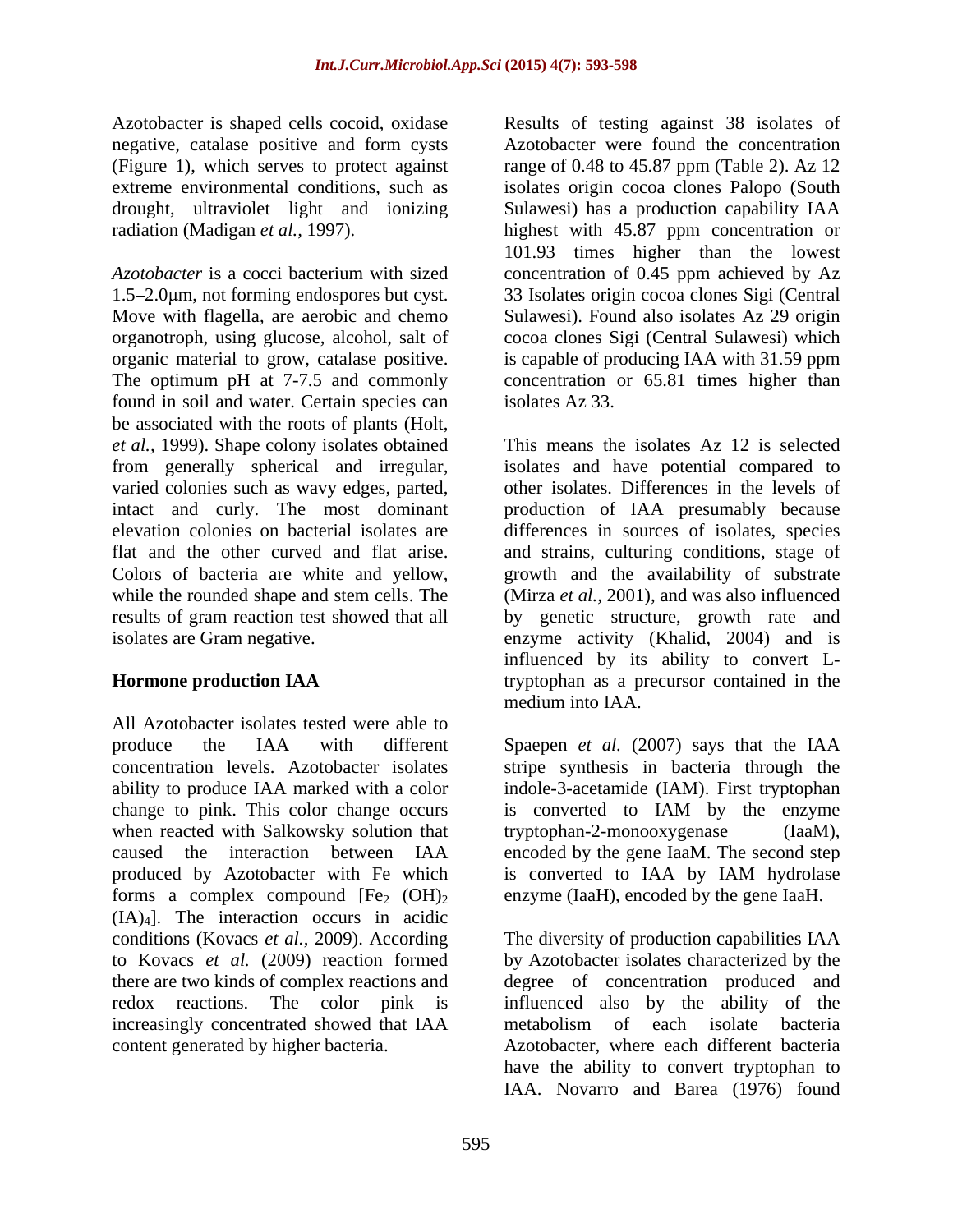Obtained 38 isolates of *Azotobacter* sp. isolated from cocoa crop plantations in Sulawesi has characters morphology of

concentrations of auxin, gibberellins and colony cell is shaped stem, catalase positive cytokinins in the culture of *Azotobacter*  and the same of Gram-negative reaction *vinelandii* dan *Azotobacter beijerinckia*, with different colors of each colonies. Az 12<br>*Azotobacter chroococcum* dan *Azotobacter* Isolates has the capability of producing *paspali*. higher IAA as big as 45.87 ppm or by with different colors of each colonies. Az 12 Isolates has the capability of producing 101.93 times then the lowest concentration of 0.45 ppm is achieved by Isolates Az 33. Isolates Az 12 selected isolates suspected to function as bio-stimulant.

|                                                                                                                                                                                                                                                                                                                                                           |                       | Number of                                 | Form of           |                          | Color of               | Diameter                                                                                                                                                    |                                                                      |
|-----------------------------------------------------------------------------------------------------------------------------------------------------------------------------------------------------------------------------------------------------------------------------------------------------------------------------------------------------------|-----------------------|-------------------------------------------|-------------------|--------------------------|------------------------|-------------------------------------------------------------------------------------------------------------------------------------------------------------|----------------------------------------------------------------------|
| $\operatorname*{Code}\operatorname*{of}% \operatorname*{Id}\nolimits_{\operatorname*{C}}$ Isolatess                                                                                                                                                                                                                                                       | Growth of<br>Colonies |                                           |                   | Color of Colonies        |                        |                                                                                                                                                             | $\begin{tabular}{ll} Catalog & Gram \\ Test & Test \\ \end{tabular}$ |
|                                                                                                                                                                                                                                                                                                                                                           |                       | Colonies<br>(24hours)                     | Cells<br>Colonies | (24 hours)               | Colonies<br>(3-5 days) | Of colony $(mm)$                                                                                                                                            |                                                                      |
|                                                                                                                                                                                                                                                                                                                                                           | $+$                   | 120                                       | Stem              | Yellow                   | Brown                  |                                                                                                                                                             | $(-)$<br>$(+)$                                                       |
| Az1<br>Az2<br>Az3<br>Az4<br>Az5                                                                                                                                                                                                                                                                                                                           | $+$                   | $224\,$                                   | Stem              | Yellow                   | Brown                  | $\frac{1,90}{1,70}$                                                                                                                                         | $(+)$<br>$(-)$                                                       |
|                                                                                                                                                                                                                                                                                                                                                           |                       |                                           |                   |                          |                        |                                                                                                                                                             |                                                                      |
|                                                                                                                                                                                                                                                                                                                                                           | $+$                   | 127                                       | ${\bf Stem}$      | White                    | Brown                  | $1,93$<br>$2.00$                                                                                                                                            | $(+)$<br>$(-)$                                                       |
|                                                                                                                                                                                                                                                                                                                                                           | $+$                   | 167                                       | ${\bf Stem}$      | White                    | Brown                  |                                                                                                                                                             | $(-)$<br>$(+)$                                                       |
|                                                                                                                                                                                                                                                                                                                                                           | $+$                   | 158                                       | Stem              | Yellow                   | Brown                  | 1,90                                                                                                                                                        | $(-)$<br>$(+)$                                                       |
|                                                                                                                                                                                                                                                                                                                                                           | $++$                  | 206                                       | Stem              | Yellow                   | Brown                  |                                                                                                                                                             | $(-)$<br>$(+)$                                                       |
|                                                                                                                                                                                                                                                                                                                                                           | $+$                   | $\begin{array}{c} 143 \\ 128 \end{array}$ | Stem<br>Stem      | White                    | Brown                  |                                                                                                                                                             | $(-)$<br>$(+)$                                                       |
|                                                                                                                                                                                                                                                                                                                                                           | $+$                   |                                           |                   | Yellow                   | Brown                  |                                                                                                                                                             | $(-)$<br>$(+)$                                                       |
|                                                                                                                                                                                                                                                                                                                                                           | $+$                   |                                           | ${\bf Stem}$      |                          | Brown                  |                                                                                                                                                             | $(+)$<br>$(-)$                                                       |
| Az6<br>Az7<br>Az8<br>Az9<br>Az10                                                                                                                                                                                                                                                                                                                          | $+$                   | 173<br>122                                | ${\rm \bf Stem}$  | Cream<br>White           | Brown                  |                                                                                                                                                             | $(-)$<br>$(+)$                                                       |
| Az11                                                                                                                                                                                                                                                                                                                                                      | $++$                  | $224\,$                                   | ${\bf Stem}$      | Clear White              | Brown                  |                                                                                                                                                             | $(+)$                                                                |
|                                                                                                                                                                                                                                                                                                                                                           | $++++$                | 380                                       | ${\bf Stem}$      | Yellow                   | Brown                  |                                                                                                                                                             | $\begin{pmatrix} - \end{pmatrix}$<br>$(+)$                           |
|                                                                                                                                                                                                                                                                                                                                                           |                       | 110                                       |                   | Yellow                   |                        |                                                                                                                                                             |                                                                      |
|                                                                                                                                                                                                                                                                                                                                                           | $+$                   |                                           | Stem              |                          | Brown                  |                                                                                                                                                             | $(-)$<br>$(+)$                                                       |
|                                                                                                                                                                                                                                                                                                                                                           | $+$                   | $125\,$                                   | Stem              | Cream<br>White           | Brown<br>Brown         |                                                                                                                                                             | $(+)$<br>$(-)$                                                       |
|                                                                                                                                                                                                                                                                                                                                                           | $+$                   | 123                                       | ${\bf Stem}$      |                          |                        |                                                                                                                                                             | $(+)$<br>$(-)$                                                       |
|                                                                                                                                                                                                                                                                                                                                                           | $+$                   | 147                                       | Stem              | ranslucent White         | Brown                  |                                                                                                                                                             | $(-)$<br>$(+)$                                                       |
|                                                                                                                                                                                                                                                                                                                                                           | $+$                   |                                           | ${\bf Stem}$      | White                    | Brown                  |                                                                                                                                                             | $(-)$<br>$(+)$                                                       |
|                                                                                                                                                                                                                                                                                                                                                           | $+$                   | 156<br>173                                | ${\bf Stem}$      | Yellow                   | Brown                  | $\begin{array}{c} 2.45 \\ 0.90 \\ 1.80 \\ 1.40 \\ 2.50 \\ 3.00 \\ 1.90 \\ 1.70 \\ 1.50 \\ 1.87 \\ 1.90 \\ 1.89 \\ 1.20 \\ 1.10 \\ 2.25 \\ 1.90 \end{array}$ | $(-)$<br>$(+)$                                                       |
|                                                                                                                                                                                                                                                                                                                                                           | $+$                   | $\frac{163}{154}$                         | Stem              | Yellow<br>White          | Brown                  |                                                                                                                                                             | $(-)$<br>$(+)$                                                       |
|                                                                                                                                                                                                                                                                                                                                                           | $+$                   |                                           | ${\bf Stem}$      |                          | Brown                  |                                                                                                                                                             | $(+)$<br>$(-)$                                                       |
|                                                                                                                                                                                                                                                                                                                                                           | $+$                   | 143                                       |                   |                          |                        |                                                                                                                                                             | $(+)$<br>$(-)$                                                       |
|                                                                                                                                                                                                                                                                                                                                                           | $++$                  | 267                                       | Stem<br>Stem      | White<br>Yellow          | Brown<br>Brown         |                                                                                                                                                             | $(+)$<br>$(-)$                                                       |
|                                                                                                                                                                                                                                                                                                                                                           | $+$                   | 143                                       | Stem              | <b>Translucent White</b> | Brown                  |                                                                                                                                                             | $(-)$<br>$(+)$                                                       |
|                                                                                                                                                                                                                                                                                                                                                           | $+$                   | 161                                       | Stem              | <b>Translucent White</b> | Brown                  |                                                                                                                                                             | $(-)$<br>$(+)$                                                       |
|                                                                                                                                                                                                                                                                                                                                                           | $++$                  | 252                                       | Stem              | <b>Translucent White</b> | Brown                  |                                                                                                                                                             | $(+)$<br>$(-)$                                                       |
|                                                                                                                                                                                                                                                                                                                                                           |                       |                                           |                   |                          |                        |                                                                                                                                                             |                                                                      |
| $\begin{array}{l} \text{A}z12 \\ \text{A}z13 \\ \text{A}z14 \\ \text{A}z15 \\ \text{A}z16 \\ \text{A}z17 \\ \text{A}z18 \\ \text{A}z19 \\ \text{A}z20 \\ \text{A}z22 \\ \text{A}z22 \\ \text{A}z22 \\ \text{A}z24 \\ \text{A}z25 \\ \text{A}z26 \\ \text{A}z27 \\ \text{A}z28 \\ \text{A}z30 \\ \text{A}z31 \\ \text{A}z32 \\ \text{A}z33 \\ \end{array}$ | $+$                   | 128<br>146                                | Stem              | Yellow                   | Brown                  | $1,87$<br>2.35<br>1,90<br>1,87                                                                                                                              | $(+)$<br>$(-)$                                                       |
|                                                                                                                                                                                                                                                                                                                                                           | $+$                   |                                           | Stem              | <b>Translucent White</b> | Brown                  |                                                                                                                                                             | $(+)$<br>$(-)$                                                       |
|                                                                                                                                                                                                                                                                                                                                                           | $+$                   | 139                                       | Stem              | Yellow                   | Brown                  | $1,70$<br>2,67                                                                                                                                              | $(-)$<br>$(+)$                                                       |
|                                                                                                                                                                                                                                                                                                                                                           | $+ + +$               | 310                                       | ${\bf Stem}$      | Yellow                   | Brown                  |                                                                                                                                                             | $(-)$<br>$(+)$                                                       |
|                                                                                                                                                                                                                                                                                                                                                           | $+$                   | 149                                       | Stem              | <b>Translucent White</b> | Brown                  | 1,60                                                                                                                                                        | $(-)$<br>$(+)$                                                       |
|                                                                                                                                                                                                                                                                                                                                                           | $+$                   | 137                                       | ${\bf Stem}$      | Clear White              | Brown                  | $1,75$<br>1,50                                                                                                                                              | $(-)$<br>$(+)$                                                       |
|                                                                                                                                                                                                                                                                                                                                                           | $+$                   | 126                                       | ${\bf Stem}$      | White                    | Brown                  |                                                                                                                                                             | $(+)$<br>$(-)$                                                       |
|                                                                                                                                                                                                                                                                                                                                                           | $+$                   | 119                                       | Stem              | Yellow                   | Brown                  | 1,70                                                                                                                                                        | $(+)$<br>$(-)$                                                       |
|                                                                                                                                                                                                                                                                                                                                                           | $+$                   | 173                                       | Stem              | White                    | Brown                  | 0,20                                                                                                                                                        | $(+)$<br>$(-)$                                                       |
| Az34<br>Az35                                                                                                                                                                                                                                                                                                                                              | $+$                   | 146                                       | Stem              | Yellow                   | Brown                  | 0,90                                                                                                                                                        | $(-)$<br>$(+)$                                                       |
| Az36                                                                                                                                                                                                                                                                                                                                                      | $+$                   | 134                                       | Stem              | White                    | Brown                  | $\begin{array}{c} 1,50 \\ 0,90 \\ 1,80 \end{array}$                                                                                                         | $(-)$<br>$(+)$                                                       |
|                                                                                                                                                                                                                                                                                                                                                           |                       | 128                                       | Stem              | Yellow                   | Brown                  |                                                                                                                                                             |                                                                      |
| Az37<br>Az38                                                                                                                                                                                                                                                                                                                                              | $+$                   |                                           |                   |                          |                        |                                                                                                                                                             | $(-)$<br>$(+)$                                                       |

Description: (-) Gram Negative reaction, (+) positive catalase, +weakly growth, ++ weak growth, +++ strong growth, ++++ very strong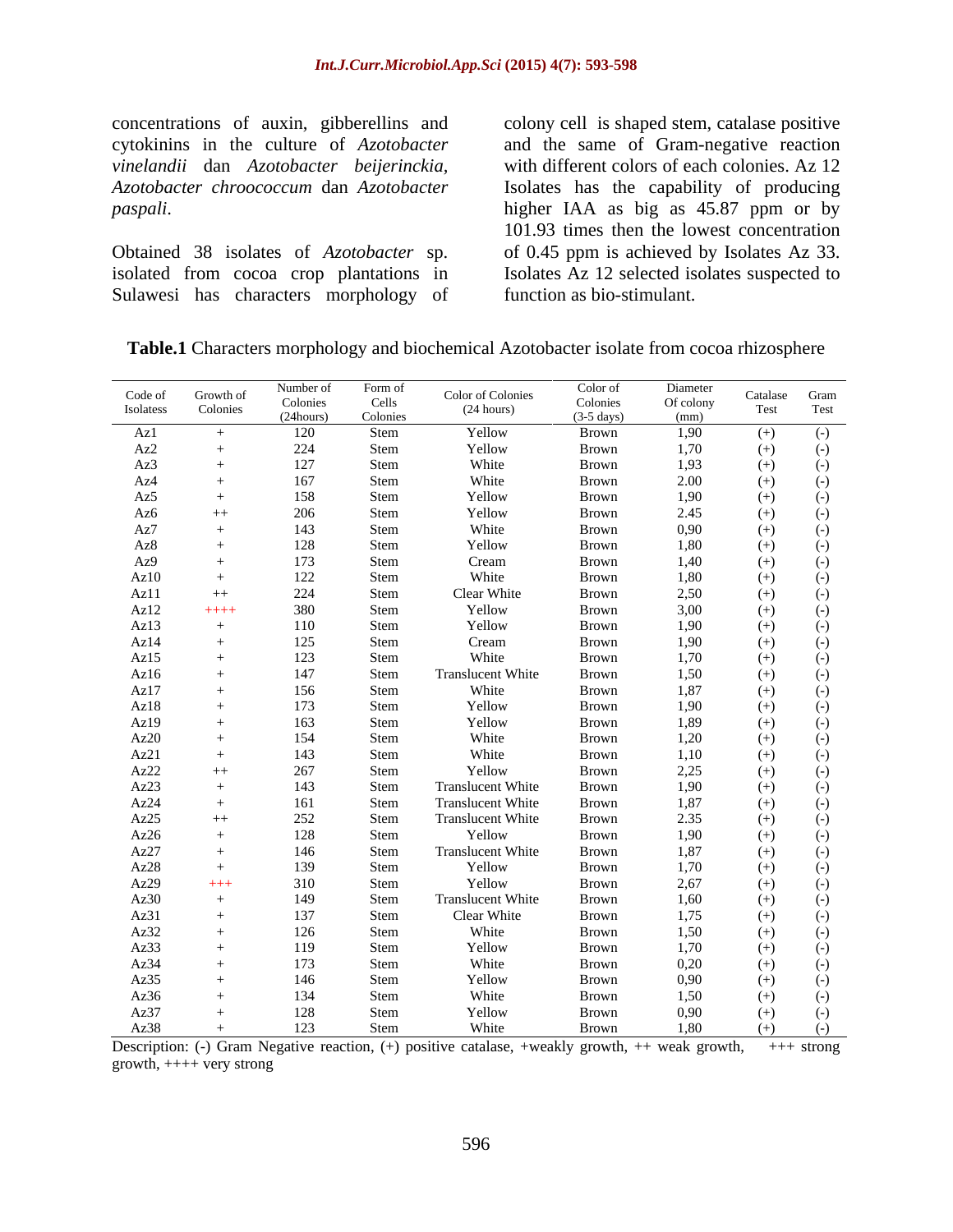| Code of         |                                |                      | <b>Production IAA</b>       |
|-----------------|--------------------------------|----------------------|-----------------------------|
| <b>Isolates</b> | <b>Source Location Isolate</b> | Clon                 |                             |
| Az 1            | Polman, West Sulawesi          | S <sub>2</sub>       | $\frac{\text{(ppm)}}{3.65}$ |
| Az2             | Polman, West Sulawesi          | S1                   | 9.68                        |
| Az3             | Polman, West Sulawesi          | S <sub>2</sub>       | 1.90                        |
| Az4             | Polman, West Sulawesi          | S <sub>2</sub>       | 7.78                        |
| Az5             | Polman, West Sulawesi          | S <sub>2</sub>       | 1.59                        |
| Az6             | Mamuju, West Sulawesi          | $\mathbf{S2}$        | 15.71                       |
| Az7             | Mamuju, West Sulawesi          | $\mathbf{S2}$        | $6.03$<br>2.70              |
| Az8             | Mamuju, West Sulawesi          | $\mathbf{S}$         |                             |
| Az9             | Mamuju, West Sulawesi          | S <sub>1</sub>       | 4.29                        |
| Az10            | Palopo, South Sulawesi         | C <sub>1</sub>       | 1.54                        |
| Az11            | Palopo, South Sulawesi         | S <sub>2</sub>       | 14.44                       |
| Az12            | Palopo, South Sulawesi         | S <sub>2</sub>       | 45.87                       |
| Az13            | Palopo, South Sulawesi         | S <sub>2</sub>       | 1.59                        |
| Az14            | Palopo, South Sulawesi         | S <sub>1</sub>       | 8.73                        |
| Az15            | Palopo, South Sulawesi         | S <sub>1</sub>       | 6.67                        |
| Az16            | Palopo, South Sulawesi         | S <sub>2</sub>       | $4.29$<br>$7.94$            |
| Az17            | Palopo, South Sulawesi         | $\mathbf{S2}$        |                             |
| Az18            | Palopo, South Sulawesi         | S1                   |                             |
| Az19            | Palopo, South Sulawesi         | C <sub>1</sub>       | 2.38<br>3.33<br>5.56        |
| Az20            | Palopo, South Sulawesi         |                      |                             |
| Az21            | Pinrang, South Sulawesi        | S <sub>2</sub>       | $5.24$<br>$15.08$<br>$1.90$ |
| Az22            | Pinrang, South Sulawesi        | S <sub>2</sub>       |                             |
| Az23            | Pinrang, South Sulawesi        | S <sub>2</sub>       |                             |
| Az24            | Pinrang, South Sulawesi        | S <sub>2</sub>       | 1.75                        |
| Az25            | Pinrang, South Sulawesi        | $_{\rm S2}^{\rm S2}$ | $\frac{14.29}{4.29}$        |
| Az26            | Pinrang, South Sulawesi        |                      |                             |
| Az27            | Pinrang, South Sulawesi        | $\frac{S2}{S1}$      | 4.29                        |
| Az28            | Sigi, Central Sulawesi         |                      | 11.27                       |
| Az29            | Sigi, Central Sulawesi         | S1                   | 31.59                       |
| Az30            | Sigi, Central Sulawesi         | S <sub>1</sub>       | 2.38                        |
| Az31            | Sigi, Central Sulawesi         | S <sub>2</sub>       | $6.67$<br>$3.33$            |
| Az32            | Sigi, Central Sulawesi         | S <sub>1</sub>       |                             |
| Az33            | Sigi, Central Sulawesi         | S <sub>2</sub>       | 0.48                        |
| Az34            | Donggala, Central Sulawesi     | S1                   | $3.17$<br>$5.40$            |
| Az35            | Donggala, Central Sulawesi     | S <sub>2</sub>       |                             |
| Az36            | Donggala, Central Sulawesi     | S <sub>2</sub>       | 3.17                        |
| Az37            | Donggala, Central Sulawesi     |                      | $\frac{3.02}{4.92}$         |
| Az38            | Donggala, Central Sulawesi     | S <sub>1</sub>       |                             |

## **Table.2** Production of hormones IAA (IndoleAcetic Acid) *Azotobacter* isolate

**Figure.1** Characteristic isolates of genus *Azotobacter sp.*